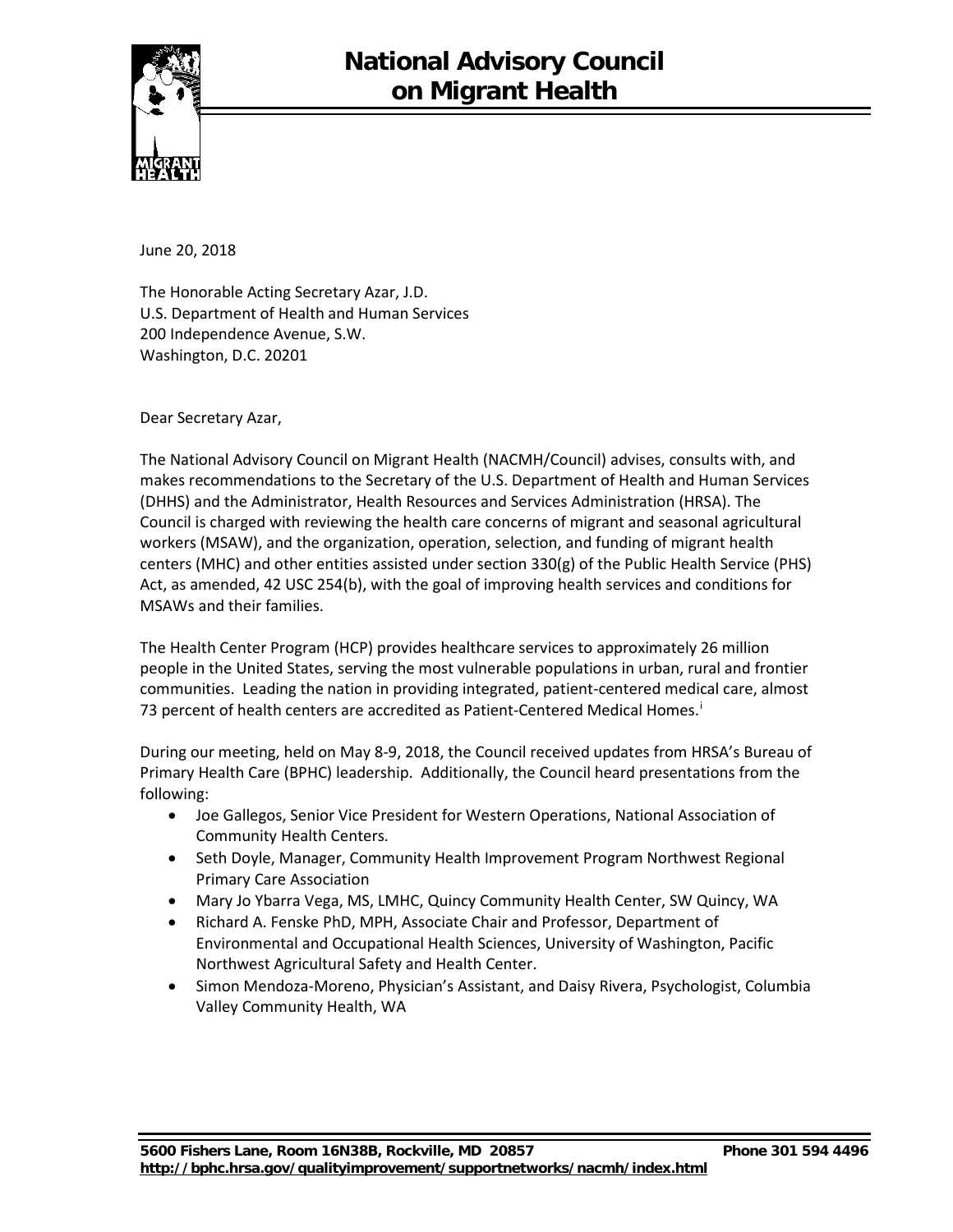## Page 2 - The Secretary

<span id="page-1-1"></span><span id="page-1-0"></span>The Council also heard testimonies from 14 MSAWs and promotor/as (community health workers) from across the state of Washington. The testimonies indicated that there were unmet needs in the areas of mental health, concerns with workplace physical and emotional safety, presence of substance use, and prevalence of chronic diseases, and food insecurity, as follows:

- <span id="page-1-2"></span>• The nature of work and residing in rural communities leads to numerous barriers to accessing health care. Limited by available options for insurance and provider shortages in the local area, members of the same family often have to travel to different health centers to receive care, particularly for specialty care, e.g., mental health, often several hours away from home. This leads to significant loss of wages.
- <span id="page-1-5"></span><span id="page-1-4"></span><span id="page-1-3"></span>• Workplace safety and timely access to treatment following work place injury remain a high concern. Demanding jobs and less decision latitude are common and result in diverse occupational hazards. Testifiers also described instances where physicians failed to submit injury related documentation, either in a timely manner or not at all, to Washington State's Department of Labor and Industries.
- <span id="page-1-7"></span><span id="page-1-6"></span>• Healthy food being cost prohibitive, and the lack of actual availability, farmworkers and their families often eat to feel full rather than for good nutrition. They expressed concern for greater risk of developing chronic diseases such as diabetes, and those who already suffer from chronic illnesses have great difficulty managing their illnesses.

<span id="page-1-9"></span><span id="page-1-8"></span>On behalf of the Council that met May 8-9, 2018 and in accordance with the charge given to the Council, we submit the following recommendations for your consideration.

## <span id="page-1-11"></span><span id="page-1-10"></span>**Recommendation I**

<span id="page-1-13"></span><span id="page-1-12"></span>*The NACMH recommends that HRSA collaborate with relevant federal and non-federal stakeholders to undertake and lead an effort towards a national and state-by-state enumeration of the MSAW population, for an accurate identification of the number of MSAWs and family members eligible for HRSA services. This will enable HRSA to both identify need for services, accurately plan and interpret the impact of the HCP on MSAWs and their families.* 

## **Background:**

Systematic monitoring and analysis of health data for MSAWs is critical to understanding the level of health improvement planning for the nation. However, the last substantive enumeration of MSAWs occurred in the Fiscal Year (FY) 2000. The enumeration covered ten states, and was coordinated by the Migrant Health Program, BPHC, HRSA, DHHS, to provide estimates for MSAWs who were within the DHHS target group. The data is now 18 years old, covers only ten states, and is outdated by all measurement standards. The portrait of existing enumeration data is incomplete – strongly favoring western and central states. The population of MSAWs is robust in eastern states as well, but they are nearly absent in enumerative data. For example, New York State grows more apple varieties than any other state in the U.S. with state of Pennsylvania being responsible for 65 percent of all mushroom production in the U.S. According to the HRSA Health Equity Report of 2017, MSAWs represent a segment of the U.S. population at risk of experiencing a shortage of providers, per specific geographic area. However, the population per specific geographic area is unknown, and the level of the shortage (or its improvement) remains unexamined.

HRSA currently provides funding to the National Agricultural Worker Survey (NAWS), a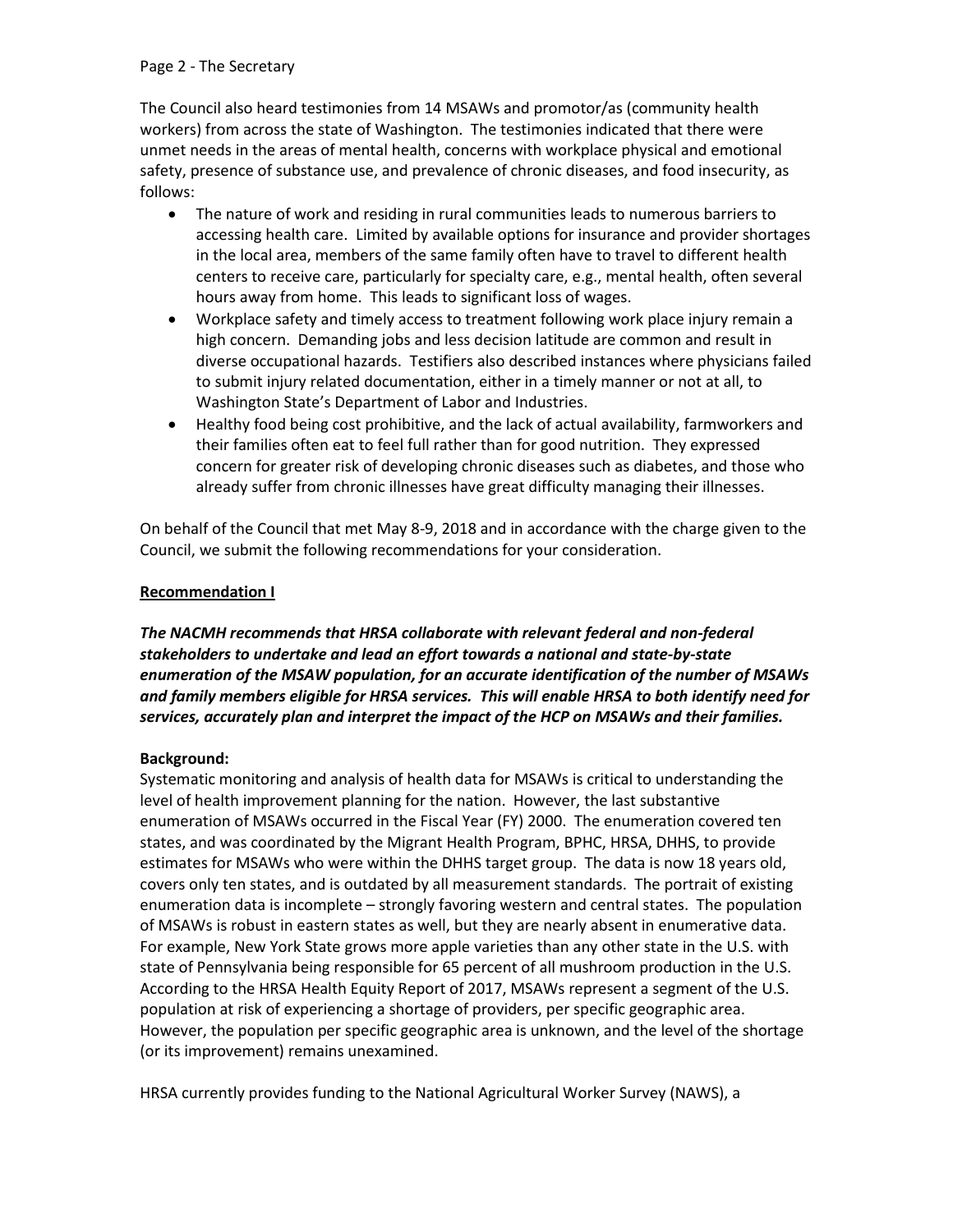#### Page 3 - The Secretary

Department of Labor (DOL) employment-based, random sample survey of U.S. crop workers. However, the data is insufficient to estimate the total number of MSAWs who are eligible for HRSA HCP care. The definitional differences between the HRSA and DOL could mean that the potential eligible HCP MSAW population may be larger than the population counted as farmworkers by the DOL. The PHS Act also recognizes individuals and families for whom migrant labor is their principal, although potentially not their only, form of labor. The PHS Act includes workers who perform both crop and other types of farm labor duties (e.g., livestock) within a 24-month period, allowing for transitional health care despite the seasonality of agricultural labor. This differs from the more narrowly defined DOL/NAWS definitions where an MSAW is "a person who reported jobs that were at least 75 miles apart or who reported moving more than 75 miles to obtain a farm job during a 12-month period." The NAWS is not a population-based census survey nor does it sample persons with an H2A visa or persons who have worked outside of agriculture for more than one year. Persons who do not perform crop-related work are also excluded (e.g., livestock agriculture) from the NAWS.

This indicates an urgent need for an updated enumeration of MSAWs and their families, to accurately identify the population eligible for HRSA services. In the absence of current data, the ability to provide accurate estimates of the current size and distribution of MSAWs is nullified, and renders the HRSA Health Equity efforts unmeasured.

## **Recommendation II**

*The Council recommends that HRSA collaborate with the Centers for Medicare and Medicaid Services (CMS) to legitimize tele-health as a billable and reimbursable service covered by the FQHC Medicare and Medicaid Prospective Payment Systems. This change will facilitate other third-party payers to mimic such action. In order to support this, the Council recommends that:*

- *CMS provide guidance to state Medicaid agencies on simplifying state licensure requirements that are an impediment to billing.*
- *HRSA review and leverage promising strategies for expanding access to mental health services through tele-mental health.*
- *HRSA support CMS in a modification of billing processes so that health centers have the capacity to bill as both the originating and distant site providers*
- *HRSA address the gaps in Federal Tort Claims Act (FTCA) coverage for tele-health services.*

# **Background:**

Most MSAWs are located in isolated and rural areas where provider recruitment challenges compound the usual barriers to mental and behavioral health services. Tele-medicine and telepsychiatry can be an effective solution to meet MSAWs mental health needs, in the provision of integrated health care. However, widespread adoption of telehealth services by health centers is limited largely due to lack of adequate reimbursement to support their development and sustainability. In addition, state variations in licensing requirements and service site definitions also act as barriers to effective telemedicine implementation.

NACMH urges HRSA to encourage health center providers to participate in the Interstate Medical Licensure Compact (IMLC)<sup>[ii](#page-1-1)</sup> or similar utilization of store and forward technology, to provide patients facing barriers to accessing services in-person access to specialists remotely, or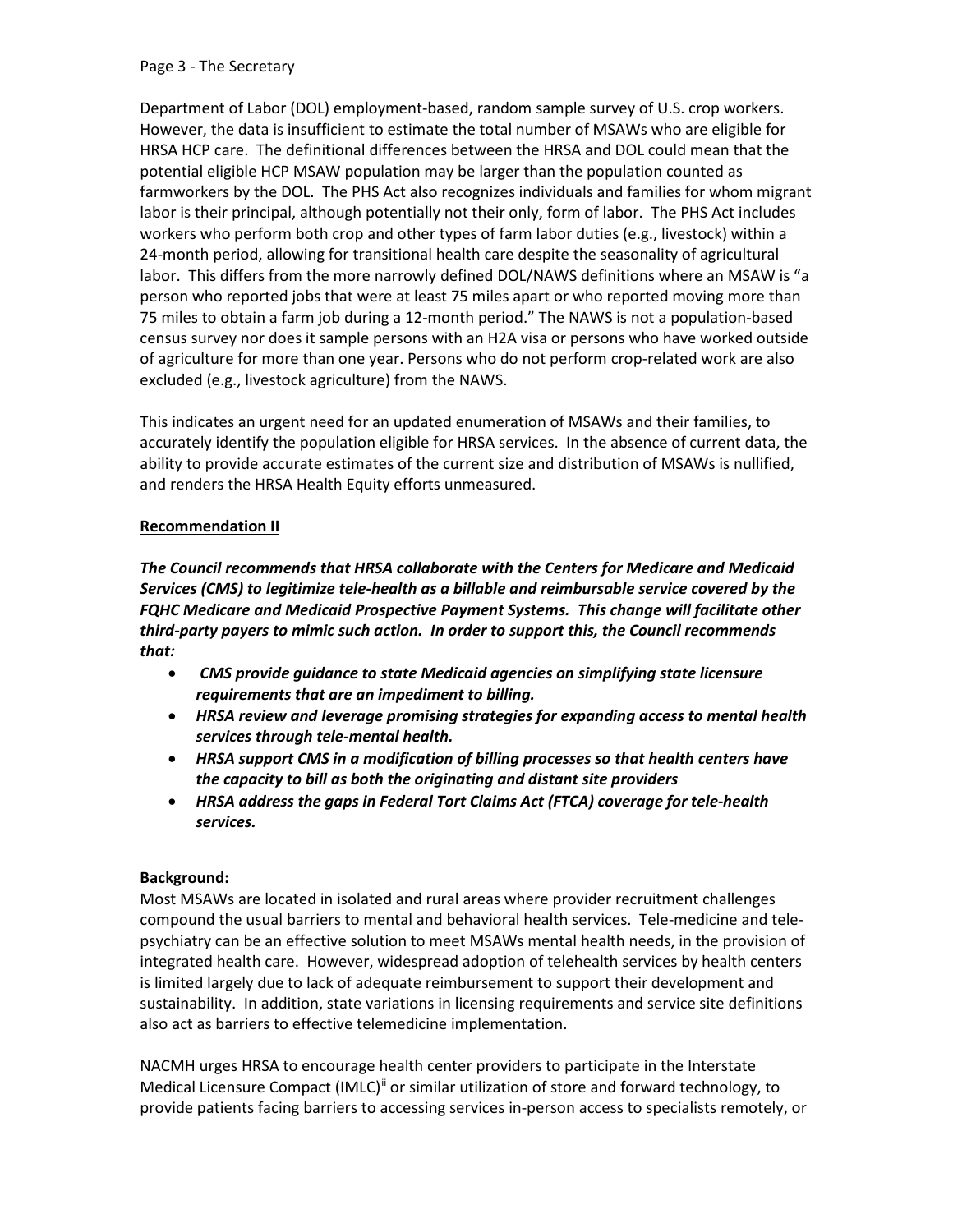in other states. Store and forward technology can improve care for patients while reducing the overall cost of care.

The Council recommends that CMS expand remote patient monitoring (RPM) reimbursement to include HCP providers, and encourage State Medicaid programs to consider replicating the model in the Medicaid program for patients with chronic conditions, similar to Medicare reimbursement for private providers' billing for RPM services to Medicare beneficiaries.<sup>[iii](#page-1-2)</sup>

NACMH strongly urges HRSA to collaborate with CMS to modify billing processes to enable health centers to bill as both the originating and distant site providers if they are providing telemedicine or tele psychiatry services to a patient located at a different originating health center site. Current reimbursement policies subject telemedicine and tele psychiatry services to the same restrictions as face-to-face visits. Unfortunately, this limitation misses one of the primary benefits of telehealth services, which is to eliminate transportation barriers for patients.

# **Recommendation III**

*The Council recommends that HRSA continue investing in training and technical assistance programs that promote the expansion of health center capacity to adequately meet the behavioral health needs of MSAWS by:* 

- *Collaborating with CMS to ensure all behavioral health providers are able to bill for their services*
- *Promoting ongoing culturally competent training for behavioral health providers on Substance Use Disorders (SUD), depression and other behavioral health issues MSAWs face*
- *Funding programs that train and employ community health workers/promotoras to provide health education and enabling services to help MSAWs navigate through the health system*

# **Background:**

Farm work is physically demanding and MSAWs are at a high risk for workplace injury and chronic pain, which often leads them to self-medicate. Research indicates poor occupational safety is associated with musculoskeletal, depressive symptoms, and worse mental health overall.<sup>[iv](#page-1-3)</sup> The MSAW lifestyle puts them at risk for SUD and can lead to higher rates of anxiety and depression. Stressors like social isolation and stressful working conditions are the strongest contributor to anxiety and depression.<sup>V</sup> Research indicates that the trauma of migration makes them more likely to use alcohol and illicit drugs or develop a SUD.<sup>vi</sup>

MHCs receive technical assistance and training to support the provision of culturally competent care and support to MSAWs and their families. CHWs most often belong to the community and are well suited to identify mental health risk factors and SUD among MSAWs and their families, and can play a key role in linking patients into care. The Council endorses HRSA investments towards the expansion of mental and behavioral health services, including SUD treatment and encourages HRSA to identify and disseminate promising practices related to the provision of prevention education, patient navigation and clinical services to MSAWs suffering from SUD.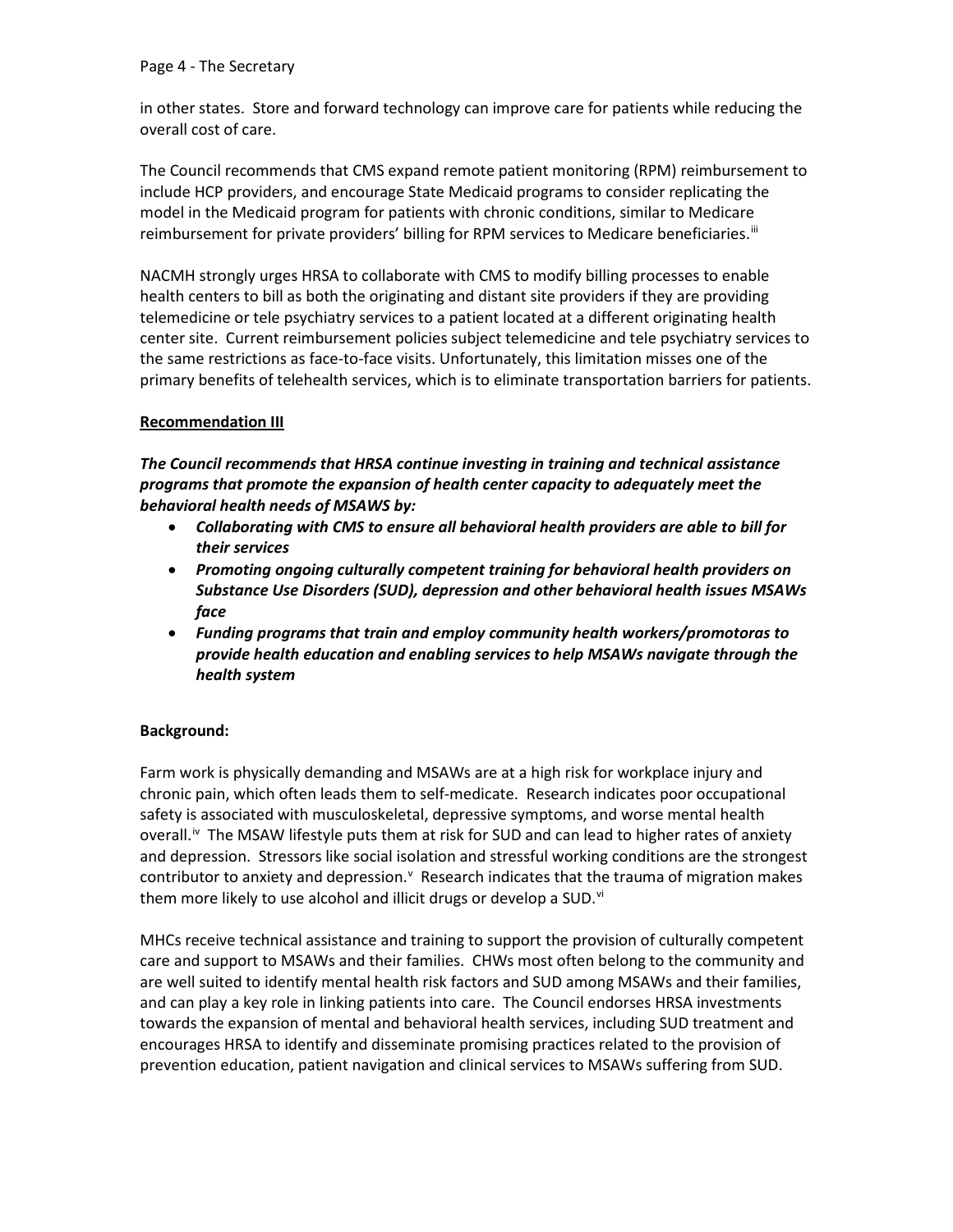## **Recommendation IV**

*The Council recommends that HRSA implement a comprehensive approach to chronic disease prevention and management for MSAWs, by:*

- *Encouraging MHCs and CHCs to collaborate with local partners to provide increased, consistent and sustained access to healthy and culturally relevant foods for MSAW*
- *Employing standard data collection tools (e.g., PRAPARE) to assess food insecurity in patients and families during primary care visits*
- *Providing training and technical assistance to MHCs to ensure that community health workers, health outreach workers and clinicians:*
	- o *Address preventive care and Chronic Disease Self-Management Education (CDSME), and common co-morbid mental health issues by integrating mental health screenings and services into primary care visits,*
	- o *Provide relevant patient education and support inside and outside of the clinic walls, and*
	- o *Focus on preventive care of MSAW children and young adults to decrease overweight/obesity incidence and proactively ameliorate future incidence of chronic disease progression.*

# **Background:**

MSAWs provide the food on US tables and are vital to the economy; however, they frequently struggle to ensure they have sufficient and nutritious food on their tables. Food insecurity among farmworkers has been identified as a significant issue. [vii](#page-1-6), [viii](#page-1-7), [ix](#page-1-8). Researchers have also identified that households with food insecurity were more likely to have a member of the family affected by depression, colloquially referred to as "nervios." In addition, these households are associated with children being overweight or obese, lacking a quality food source, and eating cheaper food.<sup>[xi](#page-1-10)</sup> A Pennsylvania study on the health and nutrition of Hispanic MSAWs identified significant food insecurity, negative food choices, less fruits and vegetables consumption, and consumption of beef, pork, whole milk, deep fried foods, sweets, sugary juice, rice and tortillas. Cost was a major contributor towards these food choices. MSAWs opted to buy food on sale, eat leftovers, ate less of more expensive foods and consumed fast food and food from buffets.<sup>xii</sup> Higher vulnerability to developing diabetes among farmworkers is multifactorial and includes stress, exposure to pesticides, and consuming unhealthy foods that are cheap as well as lack of safe areas for physical activity. Xiii

The 2017 HRSA Health Equity Report indicates rural areas have a higher incidence of smoking, obesity, physical inactivity, and alcohol use. It also indicated that men doing farming and manual labor have a 30-58 percent higher cardiovascular mortality risk than those employed in executive and managerial occupations. An important element of chronic disease management is physical activity. Hispanic workers are less likely to report recommended levels of leisuretime physical activity (24 -27 percent versus 33 -37 percent for non-Hispanic workers). $x^{iv}$ 

Chronic disease self-management is the first step to addressing chronic disease in order to improve health outcomes for any patient. It is therefore imperative that health centers serving MSAWs articulate an effective strategy for chronic disease self-management, to interrupt poor food choices, and provide culturally appropriate health, nutrition and exercise education that will influence health outcomes. Establishing partnerships to address food insecurity; employing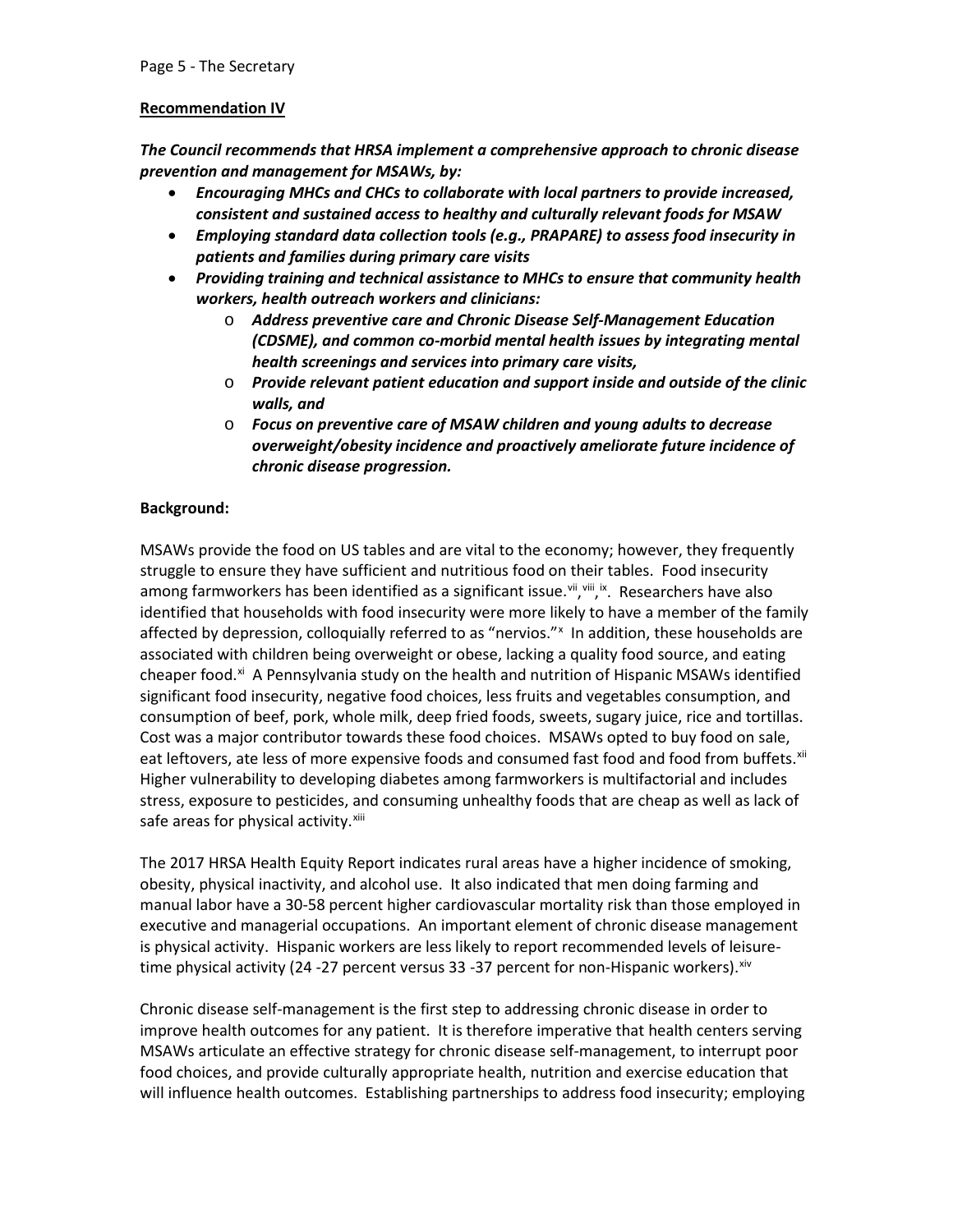#### Page 6 - The Secretary

CHWs to facilitate access to healthier food options and educate on chronic disease risks and management; and the provision of integrated health and mental health care, migrant health centers can play a key role in preventing and better managing chronic diseases among our country's farmworkers and their families.

In closing, we extend our appreciation for the honor of serving on the National Advisory Council on Migrant Health. The Council recognizes the essential role that agricultural workers play in our economy and in our country's domestically produced food supply. We recognize the complexity of the needs of the individuals. We thank the Secretary for your service, and for your consideration of our recommendations on behalf of those we serve.

Sincerely,

Horacio Paras Chair, NACMH

cc: George Sigounas, Ph.D., MS James Macrae, MA, MPP Jennifer Joseph, Ph.D., MSEd Esther Paul, MBBS, MA, MPH